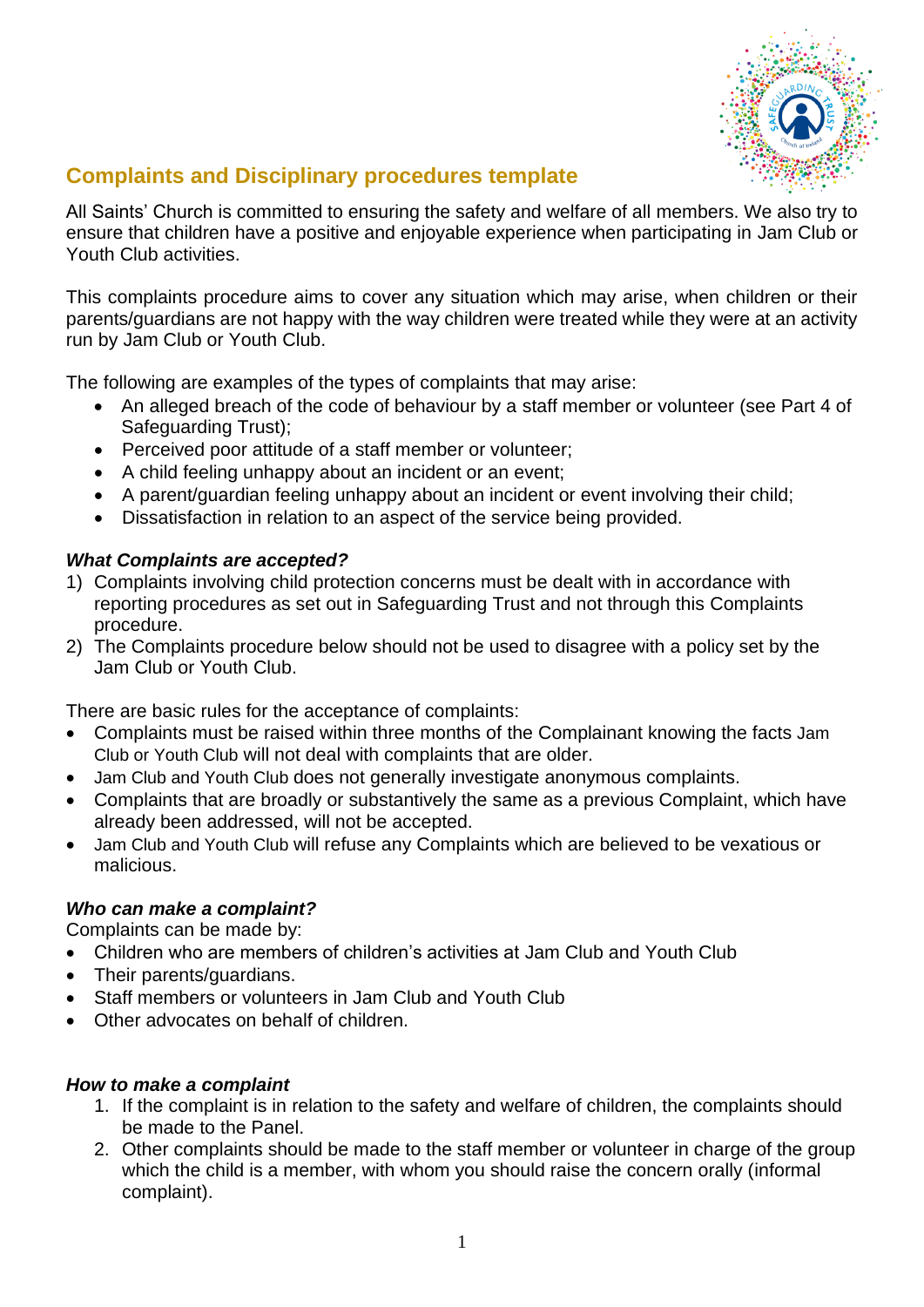3. If the complainant does not want to discuss the matter with the staff member or volunteer in charge of the group, if the staff member/volunteer cannot answer the complainant's concern, if the complainant is dissatisfied with the initial response of the staff member/volunteer to a complaint, or if the complaint is more serious, the complaint can be made in writing to the Panel (formal complaint).

# *Information the Complainant needs to provide*

Complaints should be made, in the first instance, orally to the staff member/volunteer in charge of the group and provide them with the following information to allow them to investigate the complaint:

- Name of child affected and the group or event they were involved in
- If the complaint is being made by a parent or guardian, the name and address of the parent/guardian
- Exactly what the complainant is dissatisfied with and identification of the person(s) against whom the complaint is made
- The name of the staff member/volunteer who dealt with the matter the complainant is dissatisfied with.

Complaints made in writing should be made on the Complaints form (see appendix) and give as much factual details as possible to allow the matter to be investigated.

# *If I make a Complaint how will my Complaint be dealt with?*

Your complaint will be dealt with fairly and objectively. Jam Club and Youth Club's policy is to deal with any valid Complaints in a positive and pro‐active manner and expect resolutions and outcomes to contribute to a process of continuous improvement.

### Informal complaint

The leader in charge of the group will likely need to speak to a number of other people about your complaint but will endeavour to be able to provide a response to your informal complaint within ten days. If the leader in charge of the group is unable to respond to your informal complaint substantively within this time frame, they will endeavour to revert to you to update you on the situation.

### Formal complaint

It may take time to process a complaint; however, you will be kept informed of the progress of the complaint with an acknowledgement of a formal complaint within seven days and endeavours will be made to provide a response to the complaint within four weeks. However, where it is not possible to respond to the complaint within four weeks, you will be provided with an update within that period and the matter resolved at the earliest possible opportunity.

The staff member/volunteer or Panel member may need to speak to you and a number of other people to fully understand your complaint and the circumstances surrounding it.

Ultimately the staff member/volunteer or Panel member will decide about the Complaint and will inform you whether your complaint is upheld or not and the actions that will be taken as a result.

# **Actions that may be taken in response to the investigation of a complaint:**

Responses to a complaint might include:

- An apology (either verbal or written) to the complainant and/or the member;
- An explanation provided to the complainant and/or member, e.g. as to why something happened;
- A review of a decision made;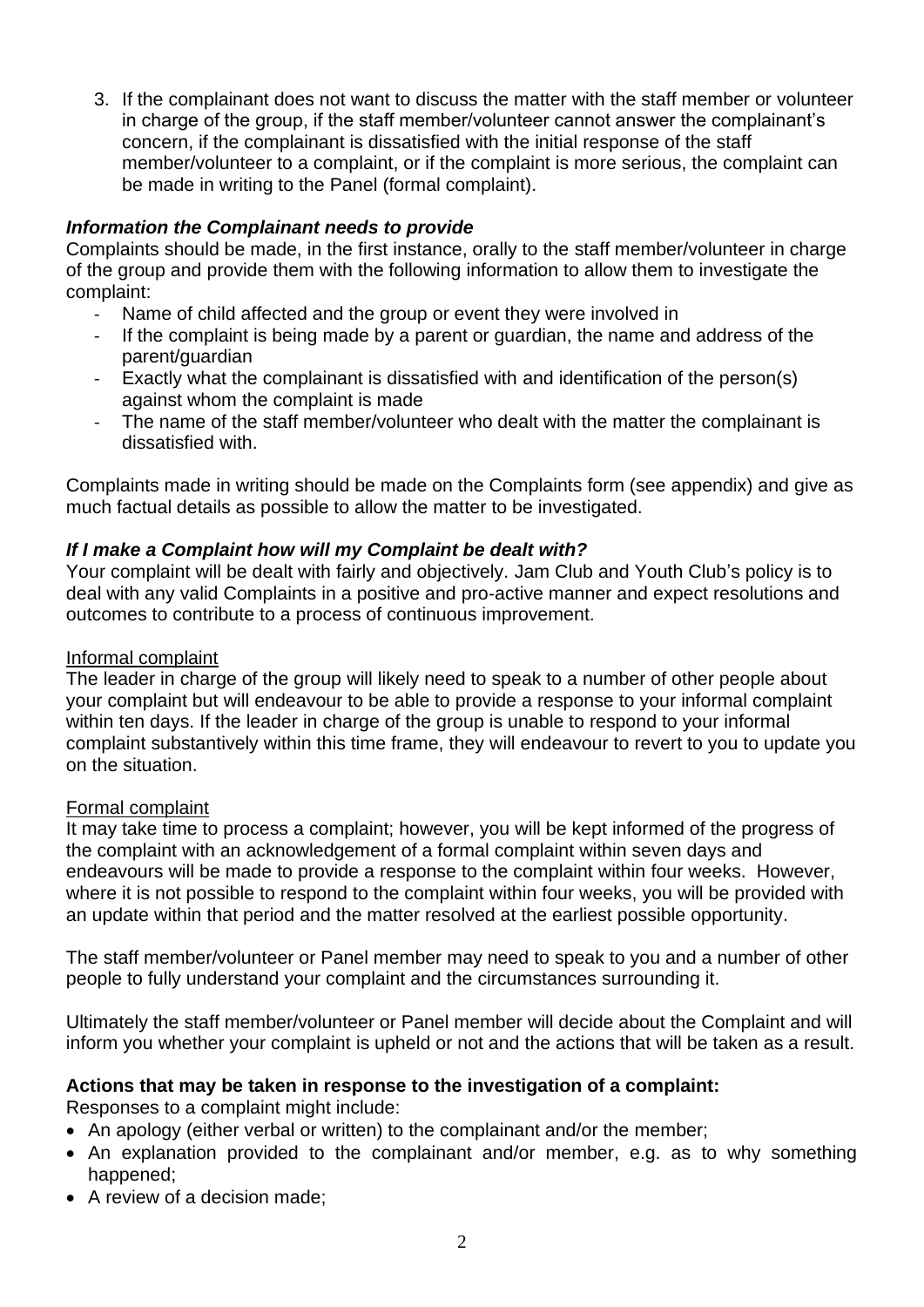- An assurance that any poor practice identified in the investigation will be addressed at future activities;
- A meeting with the staff member/volunteer (who is the subject of the complaint) and the complainant in order to resolve the situation;
- Compulsory attendance by staff member/volunteer at specific training event;
- A period of supervision of staff member/volunteer by other staff/volunteers;
- In the case of a serious incident the suspension or dismissal of staff volunteer (in line with disciplinary procedures – see below).

This list is not exhaustive and in the individual circumstances of a specific complaint the response to that complaint may include one or more of the above items or may not include any of them.

## *What if I am not satisfied with the outcome of my Complaint?*

If you are not satisfied with the outcome of your Complaint or the way in which it was handled, then you may appeal. Any appeal must be made within 21 days of being given the decision and outcomes of your Complaint.

Your appeal must be formally lodged in writing to the Panel. In your appeal, you must clearly explain the basis on which you are making the appeal and your preferred outcome to resolve the issue.

The Panel will consider the process undertaken to handle the original complaint and the outcome of the original Complaint. You will be kept informed of the progress of your appeal with an acknowledgement of your appeal within seven days and a response within four weeks. Where it is not possible to complete the appeal within four weeks, you will be provided with an update within that period and the matter resolved at the earliest possible opportunity.

The Panel may need to speak to you and a number of other people to fully understand your appeal and the circumstances surrounding the investigation of your Complaint.

The Panel will make a decision about the appeal and will inform you whether your appeal is upheld or not and the actions that will be taken as a result.

### **Disciplinary procedures volunteer is found in breach of Code of Behaviour**

Each breach of the Code of Behaviour will be assessed in line with the Complaints procedure above. If a volunteer is deemed to be in breach of the Code of Behaviour the following procedures should be followed:

# *Informal Process Stage*:

At this early stage, the main aim of the procedure is to help the volunteer achieve the required standard of performance or behaviour. It should be the parish's aim to be able to (where possible) resolve issues at this stage and not invoke any formal procedures. However, depending on the nature of the matter it is up to the panel to decide whether or not to

initiate this procedure. It can be in the form of a supervision meeting and the panel will;

- Informally meet with the volunteer to discuss with them the unacceptable behaviour or underperformance.
- Agree on improvement measures and the timeframe for these improvements.
- Offer to support and coach the volunteer in improving their performance.
- Decide on a date to review the progress.
- Inform the volunteer in a clear manner of the next steps in the procedure if agreed standards of improvement are not achieved.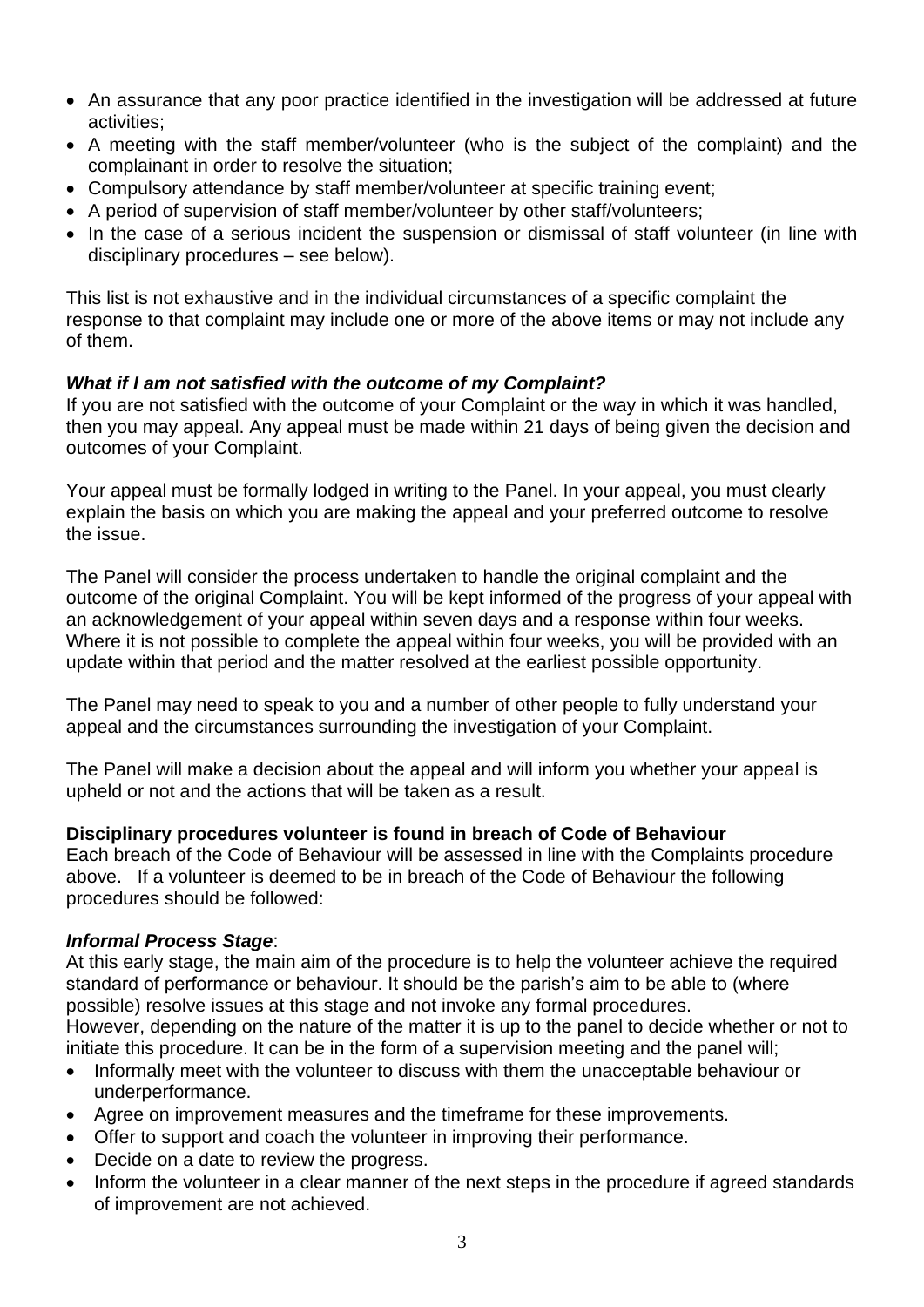• Maintain a record of the meetings held.

# *Formal Process Stage:*

This disciplinary procedure allows for warnings to be given for failure to meet standards of Code of Behaviour where the matter cannot be dealt with at the informal process stage.

# Disciplinary meetings:

Disciplinary meetings will be held with the volunteer so that the volunteer can respond. The panel will never give a warning or decide on the level of a warning until after this meeting takes place and the volunteer is given a fair hearing under the principles of natural justice. The meeting will always be adjourned, and all aspects considered before a discipline or warning is imposed. A discipline/ warning may not be imposed if the volunteer's response is satisfactory.

## Stage One – Verbal Warning:

The Panel will convene a disciplinary meeting. The volunteer will be given the opportunity to state their case. The meeting will be adjourned to decide what course of action will be taken, the volunteer and their representative will be asked to re-join the meeting and they will be informed of the decision. The verbal warning should be given by the Panel (more than one panel member should be present for this). The Panel will inform the volunteer:

- 1. What the issue/matter is
- 2. What action or improvement is required from the volunteer
- 3. Set a date for review meeting
- 4. What will happen if there is no improvement made by the volunteer

The verbal warning will be issued verbally and in writing and in duplicate, a copy of which the volunteer will be asked to sign. This should be returned to the Panel. This verbal warning remains active for a period of 6 (six) months. All warnings issued can be appealed, please see below for the appeals process.

### Stage Two– Written Warning:

If the matter is not resolved at stage one stage two is initiated. The same process as stage one is applied however the warning is in writing and remains active for a period of 12 (twelve) months.

### Stage Three – Final Written Warning:

If the matter is not resolved at stage two stage three is initiated. The same process as stage two is applied.

# Stage Four – Removal from Volunteer Role:

If there are further breaches of discipline after the third stage or if an incident is so serious that the matter cannot be dealt with at stages 2 or 3, then the panel may decide to remove the volunteer from their role. The process for dismissal is:

- 1. An appropriate investigation and consideration by the panel
- 2. A meeting with the panel, the volunteer and their representative in order to dismiss the volunteer
- 3. Outline the parish position to the volunteer
- 4. Consideration to be given by the panel to the volunteer and their representative's position.

The dismissal will be issued in writing and will include information on the appeals process.

# Volunteers Rights:

At each stage of the disciplinary procedure, volunteers have the right:

• To be informed of the complaint against them and be given sufficient opportunity to present their case and call witnesses to support their case, as appropriate.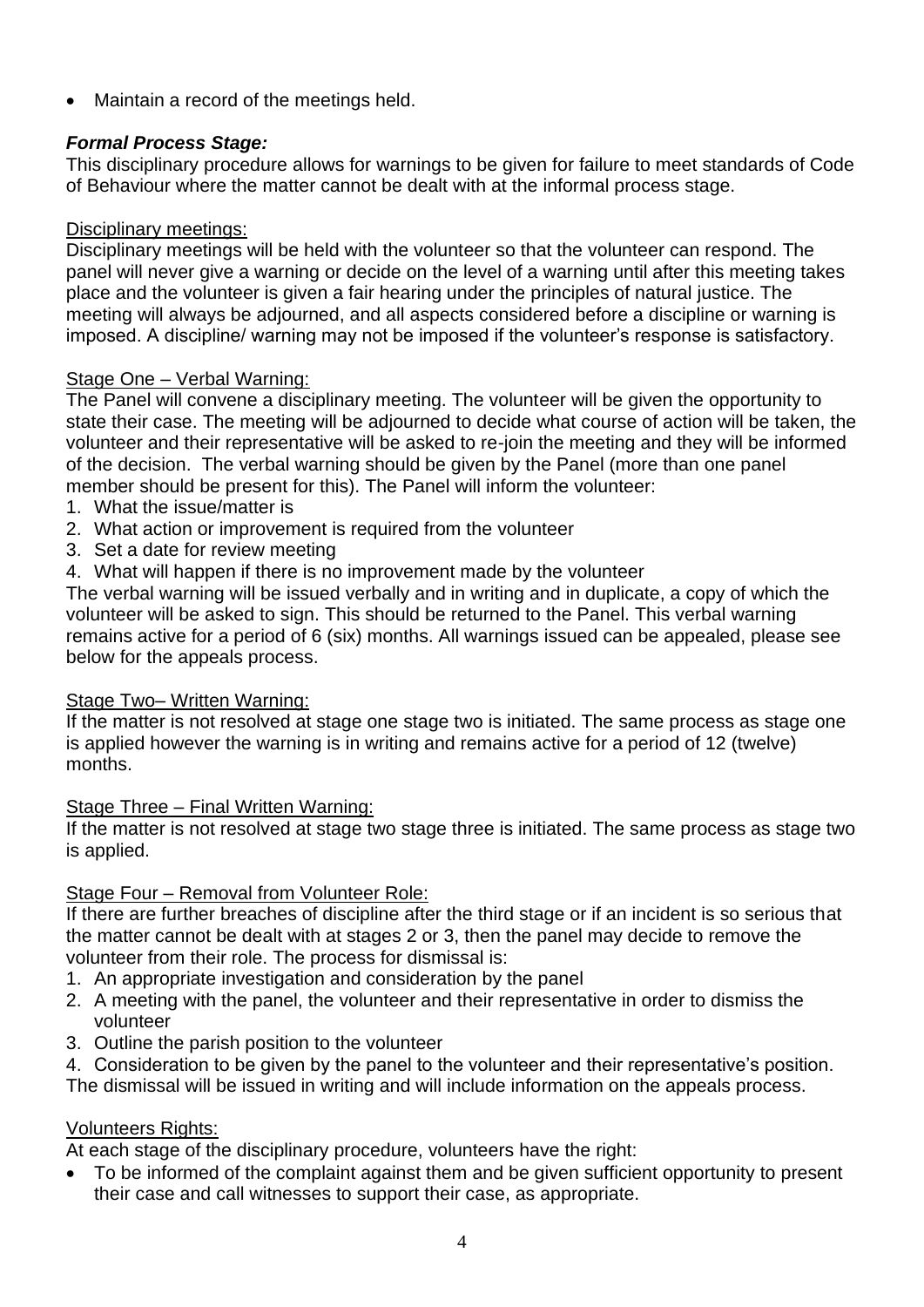- To be accompanied to disciplinary meetings by a representative (this can be in the form of a colleague or friend)
- To be given an opportunity to present their case before a decision regarding the discipline to be imposed is reached.
- To normally not be removed from role for a first offence, other than gross misconduct.
- To be informed and encouraged to use the right of appeal.

## Appeals Process:

An appeal should be made by the volunteer to the incumbent in writing within two weeks of the disciplinary action been taken.

An appeals panel will be set up to investigate the appeal. This panel will consist of members from the select vestry.

The person hearing the appeal should not have a previous knowledge of the matter.

A meeting will take place within two weeks of the application to appeal the disciplinary decision. The outcome of the appeals process will be issued to the volunteer in writing within one week.

If a serious allegation of abuse is made against a volunteer, the Parish and Diocesan Panels and Internal Review Group will follow the procedures for dealing with an allegation against a volunteer as contained in Part 7 – *Responding to and reporting child protection or welfare concerns.*

# **Disciplinary procedures if a staff member is found in breach of Code of Behaviour**

Each breach of the Code of Behaviour will be assessed in line with the complaints procedure outline above. If a staff member is deemed to be in breach of the Code of Behaviour the disciplinary procedures in the staff member's contract or staff handbook shall be followed where it is a serious incident which may potentially warrant suspension or dismissal of the staff member.

Adopted by the Select Vestry on \_\_\_\_\_\_\_\_\_\_\_\_\_\_\_\_\_\_\_\_\_\_\_\_\_\_\_\_\_\_\_\_\_\_\_